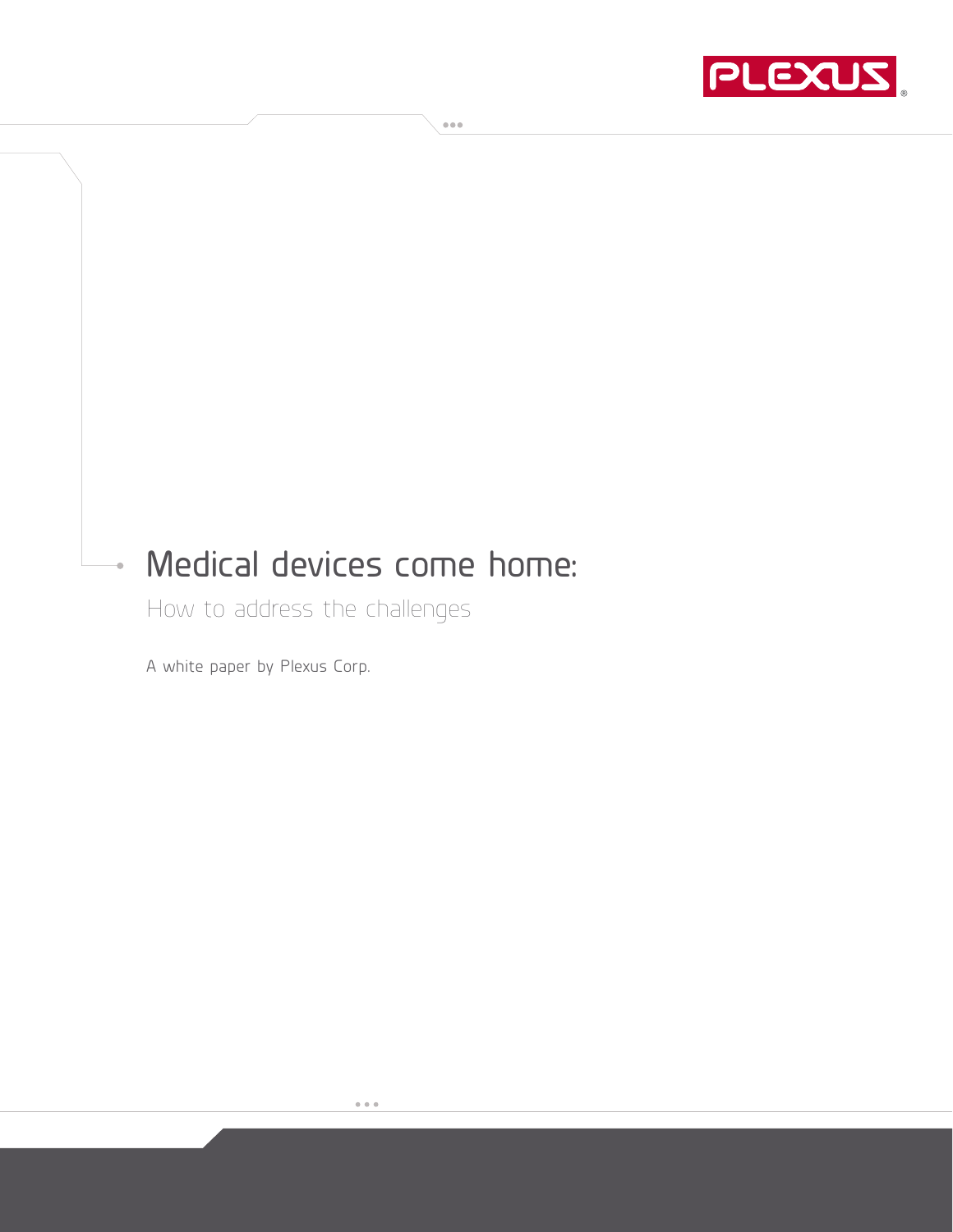# Table of contents

| <b>Executive Summary</b>                                               | 1       |
|------------------------------------------------------------------------|---------|
| Section 1: Demand Driven by Demographics                               | $2 - 3$ |
| 1.1 Global Drivers Increasing Need for Medical Care                    |         |
| 1.2 Preparation and Early Engagement Ensures Success                   |         |
| Section 2: Enabling Technologies: Opportunities and Challenges         | $4 - 6$ |
| 2.1 Wireless Communication                                             |         |
| 2.2 Smart Phone Technology and mHealth Applications                    |         |
| 2.3 The Rise of mHealth and its Current Limitations                    |         |
| 2.4 Security Challenges: Intermittent Wi-Fi Networks and Medical Bands |         |
| 2.5 Privacy Challenges and Related Regulation                          |         |
| Section 3: Bringing Medical Devices to Market, Into Homes              | $7 - 8$ |
| 3.1 Designing for the Home vs. Professional Environment                |         |
| 3.2 Usability and FDA Regulations                                      |         |

### Conclusion

9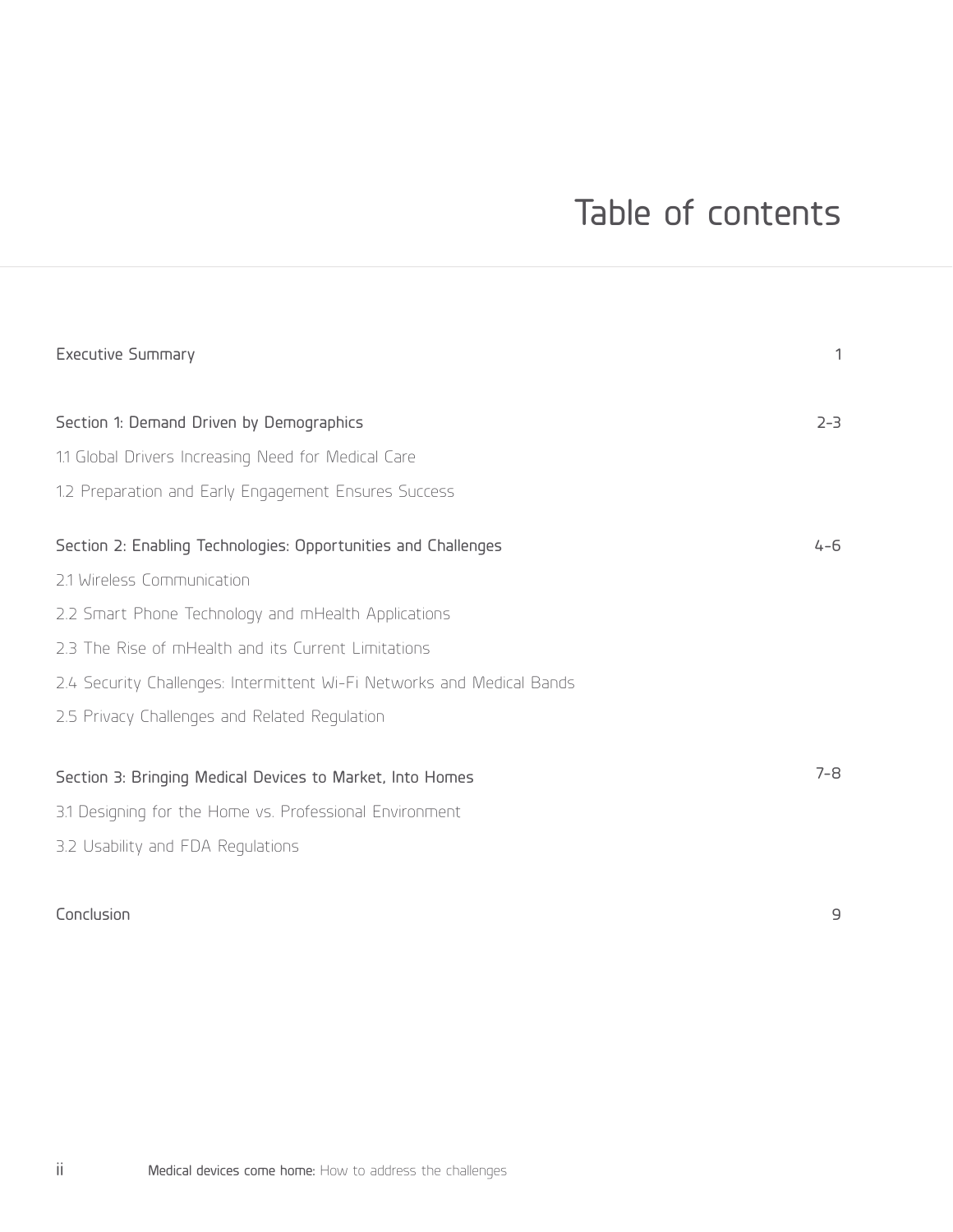The use of electronic medical devices is increasingly migrating from health care centers to homes. A new set of challenges faces device designers and manufacturers. In the past, it was nearly impossible to conceive of a patient undergoing dialysis in his or her own home, linking remotely to his or her physician for daily blood pressure or glucose checks, or downloading pacemaker activity via a telephone line. Today, all possibilities are in development, and the advancement of innumerable more in-home medical devices is on the health care horizon. The accessibility of wireless technology, mobile applications and other connectivity platforms facilitates device manufacturers' ability to make complex medical devices available for home use. This trend offers beneficial new opportunities to multiple , including added convenience for health care providers; improved care for patients; and cost savings for insurers and government payers.

 $0.000$ 

Taking these devices out of the security of a hospital setting also introduces significant HIPAA, FCC and FDA regulations. Thus, regulatory and technical requirements for bringing these devices to market are still catching up with the eager anticipation of health care suppliers and providers.

This paper explores the impact of recent market trends surrounding the large-scale introduction of medical devices in the home. It outlines challenges of pursuing this opportunity in product development and offers insight from key industry insiders and corporate stakeholders on the oft-conflicting expectations of patients, health care providers, device designers and regulatory bodies.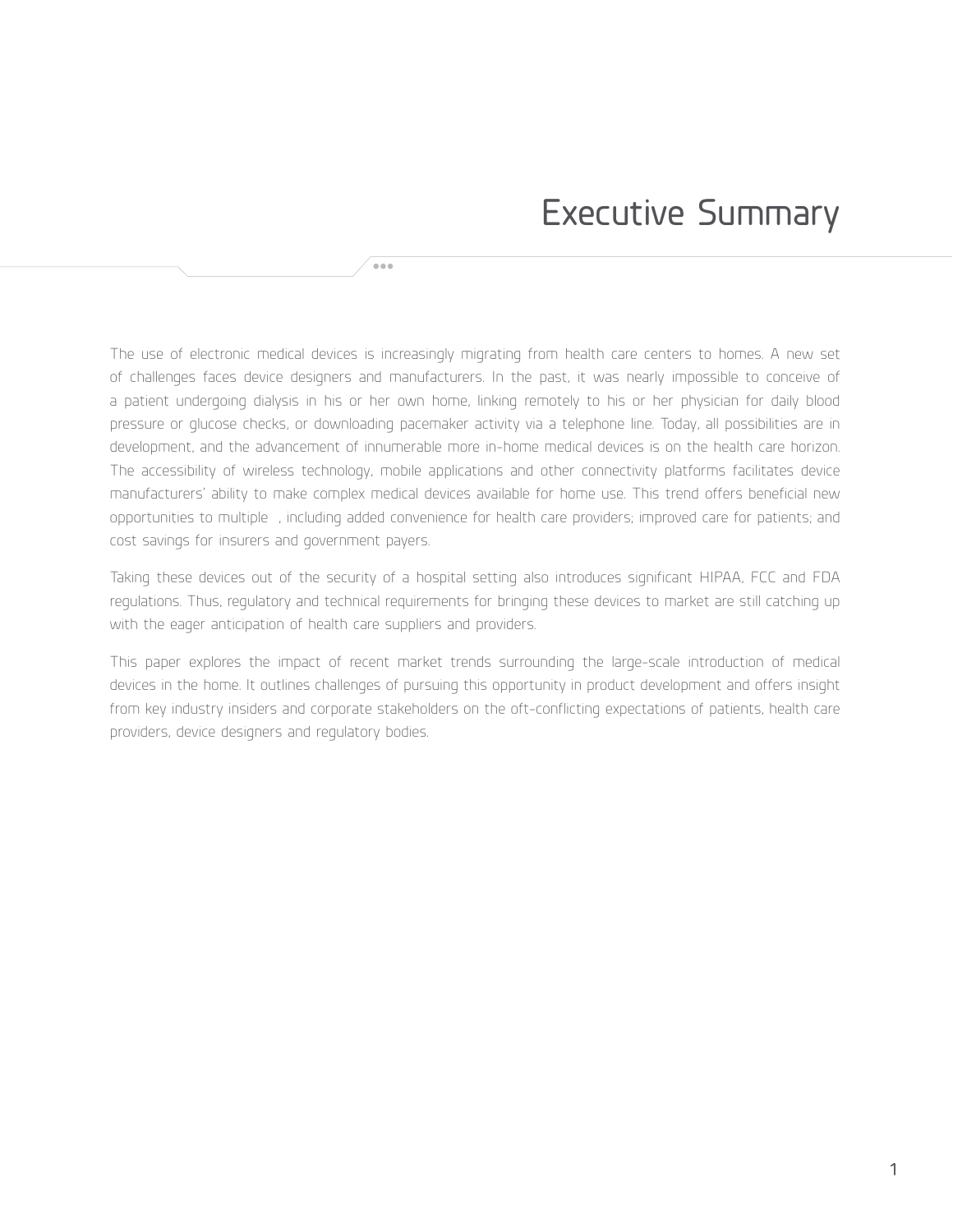## Section 1: Demand Driven by Demographics

The shift in the demand for medical devices for the home is a global trend. The global market for consumer medical devices is expected to grow at a steady rate with revenue forecasted to reach \$8.9 billion by the end of 2014 (see figure 1).

According to IHS, a global scientific, technical and medical information company, revenue expansion for the next several years will range from five to nine percent, with industry revenue amounting to \$10.6 billion by 2017, as shown in figure 1. (Source IHS, Inc., September 2013)

So what is driving this multibillion dollar growth?

#### 1.1 Global Drivers Increasing Need for Medical Care

Three global drivers for the increased demand of consumer medical devices stand out:

- An increasingly aging global population and the associated rise in chronic illness, leading to more long term care.
- 2. Patient expectations of ubiquitous and constantly accessible healthcare.
- 3. Cost pressure on healthcare system

First, let's discuss aging demographics and rise of chronic care…

Roeen Roashan, Analyst for Consumer Medical Devices and Digital Health at IHS Research recently explained, "One important reason for the consistent rise in revenue over the years (in the consumer medical device sector) is that the worldwide population of those age 65 and above will continue to grow. As a result, there will be an increased need for health monitoring."

In his book, The Creative Destruction of Medicine, cardiologist, author and healthcare technologist Eric Topol, M.D. writes of the phenomenon of Aging in Place: "The concept of wireless monitoring to create a 'smart' medical

#### Figure 1: Forecast for Consumer Medical Devices (billions of US Dollars)



home may be particularly well suited for select seniors, preserving their ability to stay at home by providing a greater safety margin. Nearly all seniors, more than 95 percent in surveys, want to stay in their own homes rather than move to an assisted living facility or nursing home."

Closely associated, the global healthcare system will see a rise is expenses associated with aging people living with chronic diseases that require consistent monitoring. Chronic conditions such as cardiovascular disease, diabetes and obesity continue to increase and are no longer diseases primarily prevalent in Western societies. According to the World Health Organization, cardiovascular disease or hypertension is responsible for more than 30 percent of annual deaths worldwide. (Source: World Health Organization Report on Global Health Estimates, 2000-2011)

Growth rates for consumer medical devices also look promising due to government initiatives in preventive care. Efforts from public and private health organizations result in increased awareness among consumers of the benefits of consistent health monitoring, especially for chronic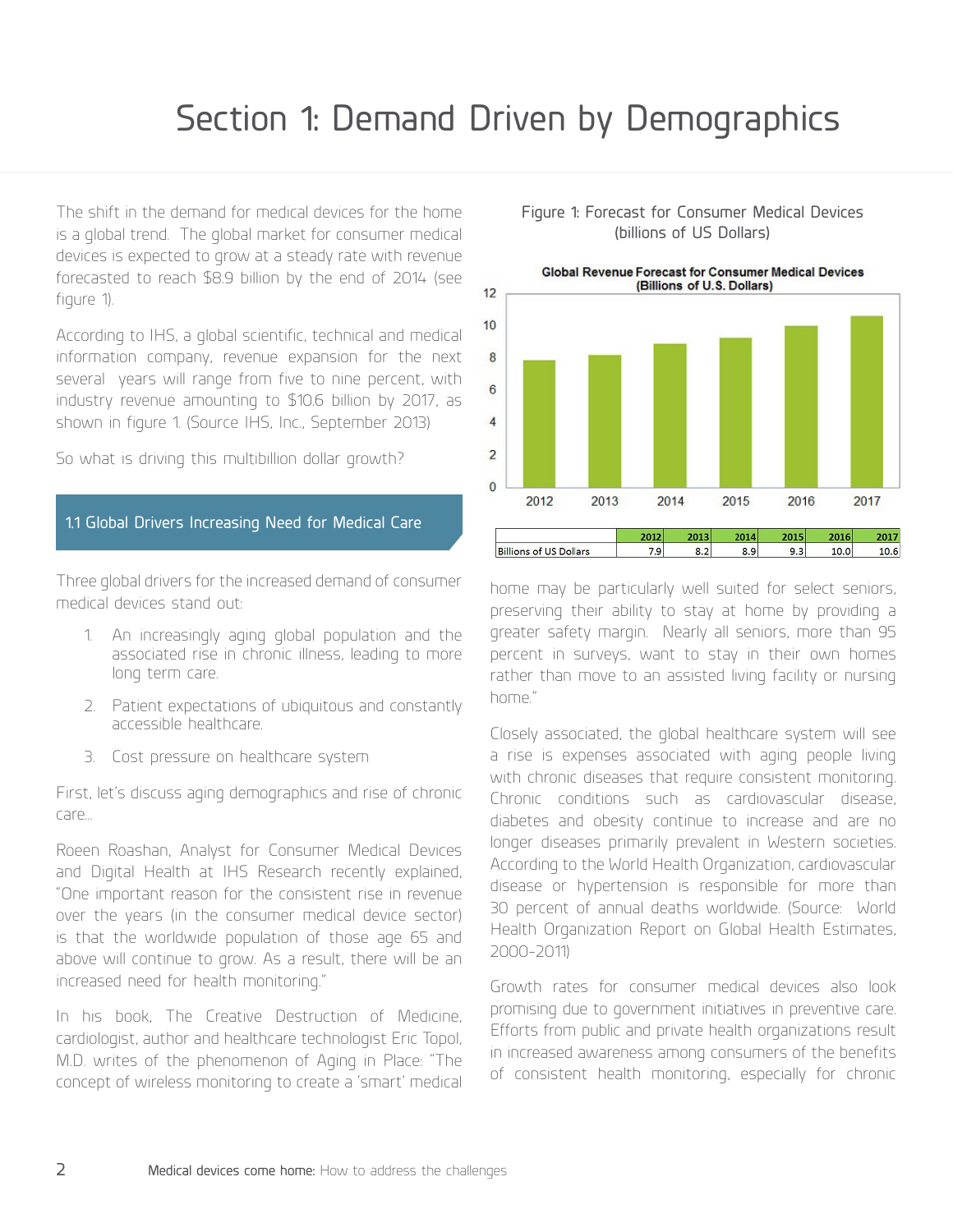conditions. Due to the rising number of consumers investing in their physical well-being, personal care devices such as activity monitors, body composition analyzers and heart-rate monitors are among the fastest-growing consumer medical devices.

 $0.000$ 

"I want my medical treatment to fit my lifestyle and not the other way around."

Secondly, patient expectations about the convenience of their medical treatment are driving the growth in demand for in-home medical devices. Patients expect more from their medical treatment options deriving in large part from their comfort and experience with computers, tablets and smartphones.

Keely Wagner, Senior Hardware Design Engineer at Plexus comments on changing patient expectations:

"Because technology is now an integral part of our daily routine, people have come to expect it in every part of their lives. Wireless technology specifically has been at the forefront of that expectation. We don't want to have to wheel around medical devices with wires strung from them and having to connect them to local ethernet connections. We as consumers expect them to be mobile and connected."

*"Because technology is now an integral part of our daily routine, people have come to expect it in every part of their lives. Wireless technology specifically has been at the forefront of that expectation...."*

Finally, recent seismic changes in U.S. healthcare legislation, most notably the Affordable Care Act, puts pressure on hospitals and healthcare facilities to reduce costs which, by extension also puts pressure on device OEMs.

Reducing service time, or time spent with patients by health care providers, can reduce overall cost for healthcare facilities; therefore, some experts expect in-home medical devices will fulfill that desire. Jack Levin is a Partner at Venetia Systems, a consulting firm specializing in helping product manufacturers be more solutions focused with M2M and the Internet of Things. Levin explains, "In the medical sector, the traditional doctor-patient monitoring element is one of the highest cost factors in the healthcare system. For instance, after surgery, mobile health devices such as home monitors allows patients to be placed in a much lower-cost treatment environment while ensuring the patient is in compliance with his or her prescribed treatment. This ends up relieving a lot of financial stress on the healthcare system."

### 1.2 Preparation and Early Engagement Ensures Success

Motivated by all the technology available, engineers and product managers are eagerly exploring how to bring these consumer-driven devices to market. Given the complexities of patient and provider expectations and regulatory compliance, product developers must thoughtfully build time and testing into their earliest attempts at product realization.

Jeffrey Newhouse, Senior Quality Engineer at Plexus Corp., explains: "Performance standards are now recognizing the importance that risk management and essential performance has on the device under evaluation. As such, Safety Agencies are now required to review your risk management file and evaluate essential performance during test. In order to successfully design a device to meet these requirements it is essential to have a well-organized risk management strategy and conduct early engagement activities with your Safety Agency in order to assure a successful certification during your official submission."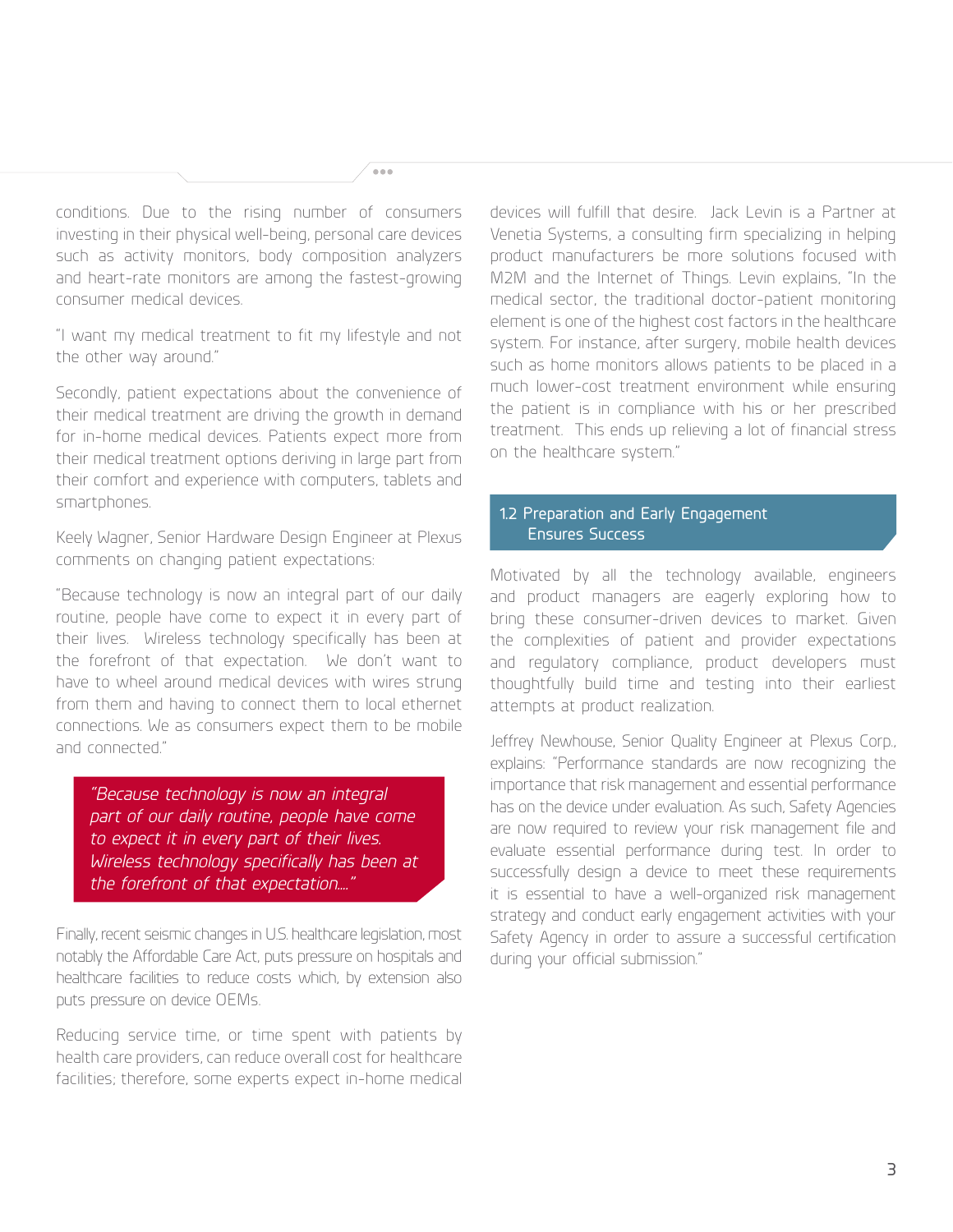# Section 2: Enabling Technologies: Opportunities and Challenges

### 2.1 Wireless Communication

The two most common benefits of wireless communication are mobility and access to real-time data. Patient mobility allows them to move freely within a hospital setting, but more importantly, leave the hospital while still being monitored. An example of such a product is an implantable device that monitors glucose levels while a patient is in the comfort of his or her own home. This same device transmits real-time data to a networked computer in the patient's home, allowing healthcare professionals access to the data remotely. (Source: The Wireless Revolution in Medical Devices, http://www.medicaldevice-network. com/projects/wireless\_revolution)

Wireless communication solutions are largely accessible. Keely Wagner of Plexus said, "There are a range of wireless modules readily available for manufacturers to integrate into their products requiring minimal engineering efforts." However, the complexities of wireless medical devices still pose challenges that engineers and project managers need to overcome.

For instance, commercial product time cycles differ greatly from those of medical devices. Wi-Fi technology changes quickly and a durable medical device has an average life cycle of seven years. Designers and engineers need to be sure to incorporate technology that can accommodate and adapt to the changes that surround it. Currently, astute Wi-Fi module makers are aware of the discrepancy in end-device requirements and provide solutions that are designed for these longer product life cycles.

#### 2.2 Smart Phone Technology and mHealth Applications

Smart phone technology is quickly evolving into medical device technology. Jack Levin said that smartphones, or mobile devices, are already playing an important role in health care in what has become known as mHealth. "We

see more and more healthcare applications working in combination with mobile devices, with companies leveraging their medical devices or services around the smartphone."

Remote patient monitoring will provide the most cost savings to the healthcare industry when it results in less time in hospitals and fewer outpatient visits. These benefits are further enhanced by the combination of smartphone apps and mHealth attachments in collecting data, delivering information directly to patients and providers, and realtime monitoring.

One example of this is the development of cardiac monitoring systems. Sensors are attached to the body, yet the technology utilizes the patient's phone for all its communication. Instead of building the communication capabilities into the medical device, the system is taking advantage of the fact that the majority of the technical features required to enable its communication features are already integrated parts of the smartphone.

#### 2.3 The Rise of mHealth and its Current Limitations

The integration of mobile devices into a patient's life is more accessible today thanks to the wide availability of mHealth applications. This can range from applications that support a healthy diet, to applications that provide education about surgical procedures. However, many pressing questions remain:

- To what extent can apps support a patient's medical condition or his or her treatment?
- Can advice and treatment be given via a smartphone and expect to be implemented properly?
- Is the data that is being transferred secure and properly documented in the patient's records

How do physicians, nurses and other healthcare professionals see the advent of mHealth devices and apps that transfer care from the clinic to the home?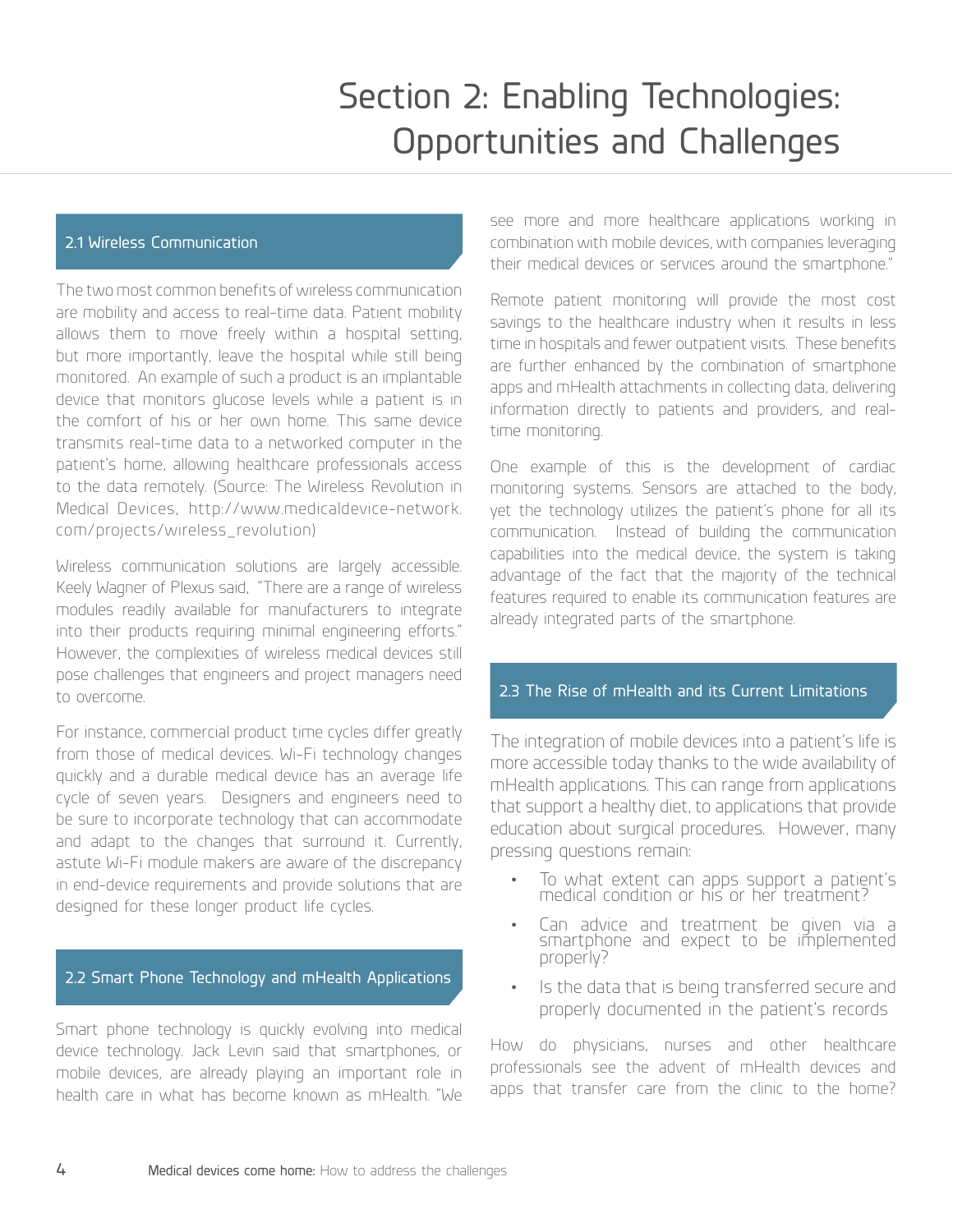Dr. Orrin Franko is an orthopedic surgery resident at University of California, San Diego. Dr. Franko is also the Founder and CEO of TopOrthoApps.com, a website that educates physicians on benefits and limitations of apps along with providing reviews.

 $0.01$ 

Franko stated, "Today, patients expect more when it comes to accessibility of their medical care. Many patients feel physicians should be available at their disposal prepared with clear information to make complex disease and treatment easily understandable to them." According to Franko, apps have been able to assist in meeting some of these demands by providing illustrations of a surgical procedure or by providing patients with a post-surgical treatment plan to follow. "These are beneficial tools for patients and may help to minimize health care costs, but still don't relieve the workload for physicians themselves." In Franko's opinion, the best mobile apps are ones designed or developed jointly with physicians and are geared towards supporting treatment, improving patient insight and ultimately contributing to the success of the care objectives.

However, Franko cautions of several challenges that mHealth devices and apps present to the healthcare system. He opines, "Simply collecting more data won't automatically lead to better patient care." For example, Franko is concerned that even though devices are capable of collecting patient monitoring data like vital signs or glucose level on a 24/7 basis, databases and case histories don't exist yet that help physicians understand this data deluge. Furthermore, Franko feels, "There is always risk when diagnosing or proposing a treatment plan without physically seeing the patient."

Chad Walters, Senior Industrial Designer at Plexus, comments: "When we are designing products or applications we empathize with the target audience of that device. We will spend an entire day with physicians to understand how they interact with current devices and what needs are unmet or what challenges they see with the new product we are developing."

*"When we are designing products or applications we empathize with the target audience of that device. We will spend an entire day with physicians to understand how they interact with current devices...."*

A good example of an application Franko would recommend is one that is a complete resource for patients considering knee replacement surgery. The in-app features include a calendar with reminders of surgery-specific details and checklists, e-mail alerts to remind patients what to do and when, and location-based resources for local hospitals and surgeons with quality outcome data and more.

"The rise of mHealth applications has certainly helped enable independent patient care and given patients more freedom and control. I see the healthcare system overall accepting this trend as they hope to see cost reductions. But on the flip side, I see hesitation with physicians giving up face-to-face interaction with their patients. It's risky," Franko concludes.

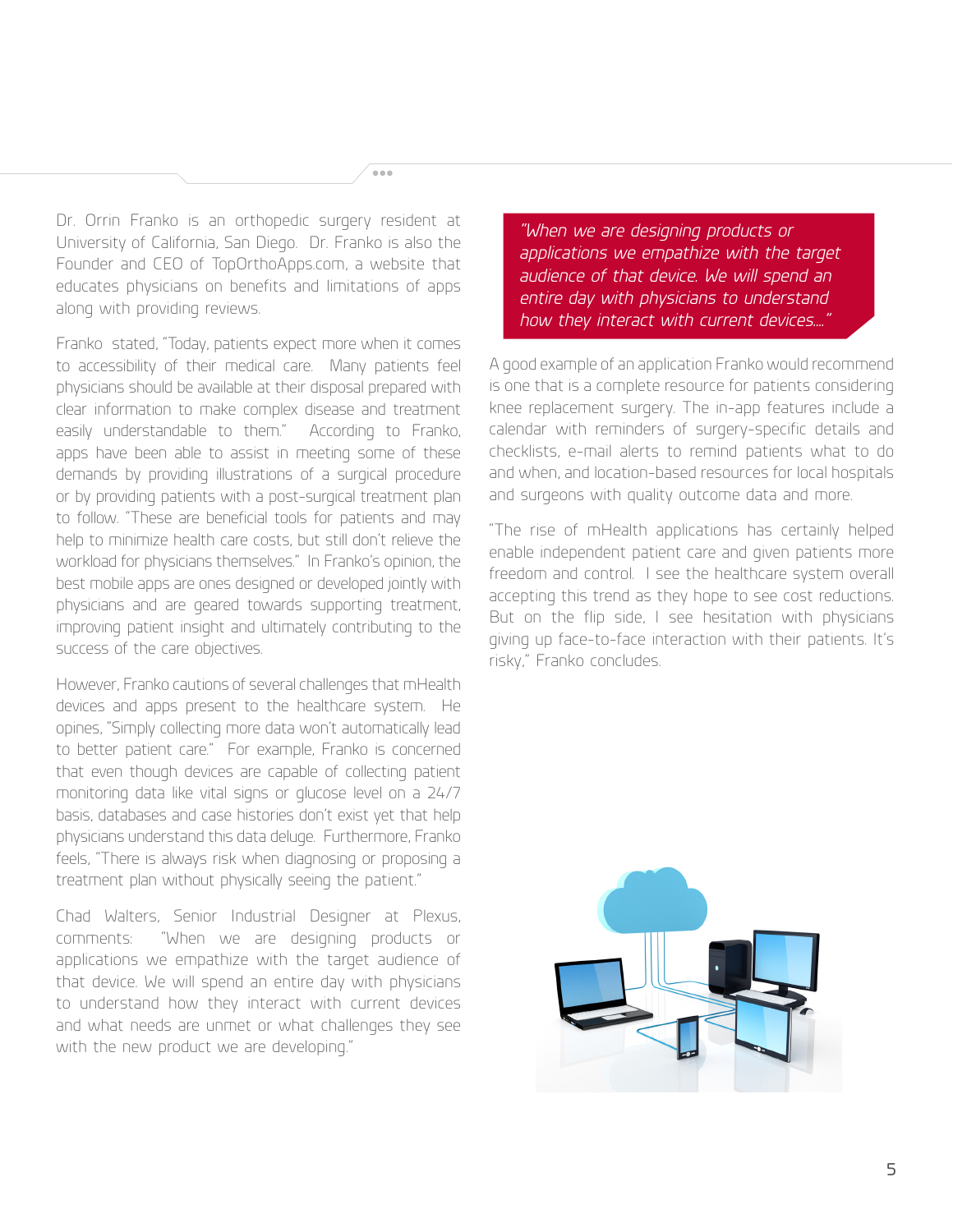#### 2.4 Security Challenges: Intermittent Wi-Fi Networks and Medical Bands 2.5 Privacy Challenges and Related Regulation

The rise of wireless communications in the medical space immediately raises security-specific challenges. Cellular networks like 3G or 4G are still relatively vulnerable ways of transporting data, which piques the interest of regulatory bodies.

The network's wireless signal is a big concern relating to the performance of the medical device. To overcome intermittent signal strength, current available techniques include buffering and queuing. The configuring of a mobile device to work on Wi-Fi is a real challenge, especially if it is moved in and out of various Wi-Fi networks and initiates new manual logins each time. Overall, Wi-Fi and cellular networks present relatively unstable connections for medical devices, which can bear significant security risks as reliability is crucial to their operation.

One alternative in the medical sector is the use of previously unlicensed frequency bands. Medical telemetry bands are available from the Federal Communications Commission (FCC) and are specifically designed to provide secure options for monitoring patient developments, making the use of the device much more safe and reliable. (Source: Federal communication commission, wireless medical telemetry service, http://www.fcc.gov/ encyclopedia/wireless-medical-telemetry-service-wmts )

Working with a product realization company that is aware of these challenges in wireless applications is imperative. The Food and Drug Administration (FDA) ensures that before all wireless medical devices are introduced into the market, that they be properly tested and that the manufacturers have considered, outlined and tested the potential limitations associated with wireless connectivity (Source: Cutting the Wires: FDA Provides Industry Guidance, http://blogs.fda.gov/ fdavoice/index.php/2013/08/cutting-the-wires-fda-providesindustry-guidance)

Not only do OEMs and device manufacturers have to keep tabs on FDA regulations, but when collecting patient data, they also have to make sure they are HIPAA and HITECH compliant. Both of these acts ensure that protected health information (PHI) is confidential and secure when it is transferred, received, or shared.

The security of data being transferred over Wi-Fi is being studied and as a result additional regulations are being developed to address these issues. Doug Biette, Vice President of Medical Device Development and Manufacturing at United Therapeutics commented, "Regulations are not keeping up with technology. Data protection is a big topic in the medical industry, but all of the hoops manufacturers have to jump through to get products approved are limiting innovation."

Bluetooth technology wireless protocol in the medical space and provides a bit more data protection than traditional Wi-Fi methods. An article on the wireless revolution in medical devices shares that Bluetooth was designed to allow small groups of up to eight devices to communicate with each other over a Personal Area Network (PAN). These ad hoc networks have the potential to make seamless the integration between medical equipment in hospitals and at home. Patient privacy can easily be designed into products, since Bluetooth supports many security features, including password protection and encryption. (Source: The Wireless Revolution in Medical Devices, http://www.medicaldevice-network. com/projects/wireless\_revolution)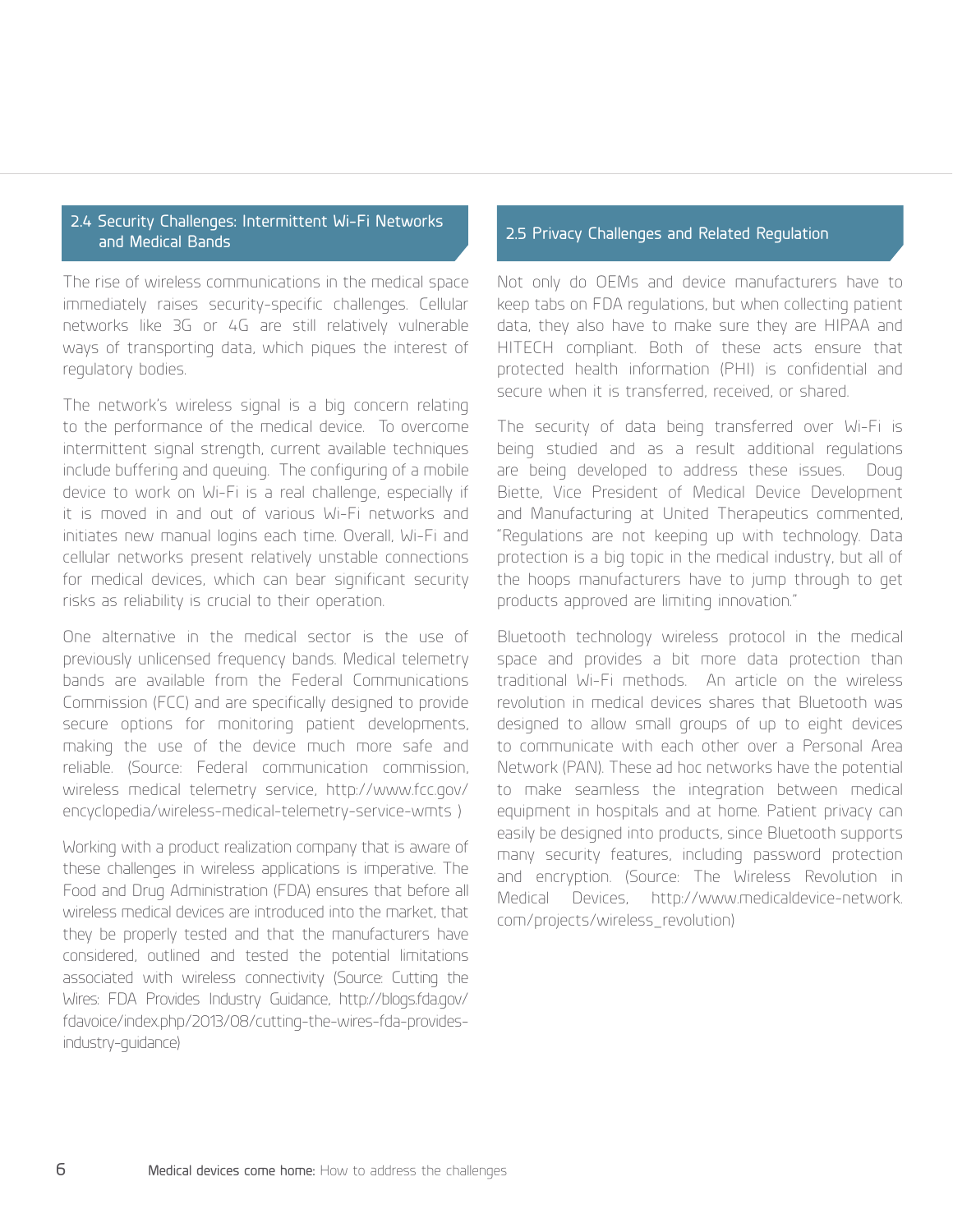# Section 3: Bringing Medical Devices to Market, Into Homes

#### 3.1 Designing for the Home vs. Professional Environment

 $0.00$ 

The home environment is less uniform and much more unpredictable than a hospital or medical facility. Medical device designers have to incorporate feature sets that overcome those obstacles while ensuring proper device function.

"Incorporating the proper feature set into a medical device that will be used in a patient's home is the most challenging hurdle an industrial designer has to face when designing a new product," says Chad Walters, Senior Industrial Designer at Plexus . "The challenge is what does the device actually need and why?"

*"Incorporating the proper feature set into a medical device that will be used in a patient's home is the most challenging hurdle an industrial designer has to face when designing a new product." Chad Walters, Senior Industrial Designer at Plexus* 

Industrial designers have to be cognizant that they are designing devices which will be used by a wide range of patients with varying levels of proficiency. Simple and straightforward is best, Walters believes. "Just because we have the technology to incorporate a feature set, doesn't always mean we should," he explained. "We should only be adding features to the device if they are required to make the device functional or add value to the patient's care."

There has been a strong demand for devices featuring touchscreen capabilities. Yet despite their modern look and feel, this feature can unnecessarily prolong the development of the product and add unwarranted costs. It is ultimately the decision of the manufacturer, but often the technology the patient demands isn't feasibly integrated into his or her medical device.

It is the responsibility of an industrial designer to incorporate the proper feature sets while meeting the requirements of the product and keeping it easy to use. "This is how the method works at Plexus." Walters described, "We are involved early and work closely with the project team throughout the whole process to ensure our customer's needs are being met and that we are delivering a product that will improve the lives of patients."

- An industrial designer ensures the right questions are being asked about the required performance of the product and the environment in which the product will be used.
- The designers then work closely with software, electrical, and other engineers to discuss the types of technology that can be incorporated.
- This is followed up by end-user research which may involve the use of 3-D models and watching actual patients interact with a to-scale model of the product.

#### 3.2 Usability and FDA Regulations

It is critical for the success of the product to get the end-user of the device involved early. This is true both for medical devices designed for a hospital setting and individual homes. Gathering end-user feedback isn't just for successful device function—it is also required documentation for the FDA.

Companies need to demonstrate that the feedback they receive from test groups of end- users is being taken into account at each step in the design process and that these changes are ultimately improving the functionality or usability of the device. Failing to actively seek enduser feedback throughout the development process is frowned upon by official regulatory bodies. A wellinformed product realization partner will know this.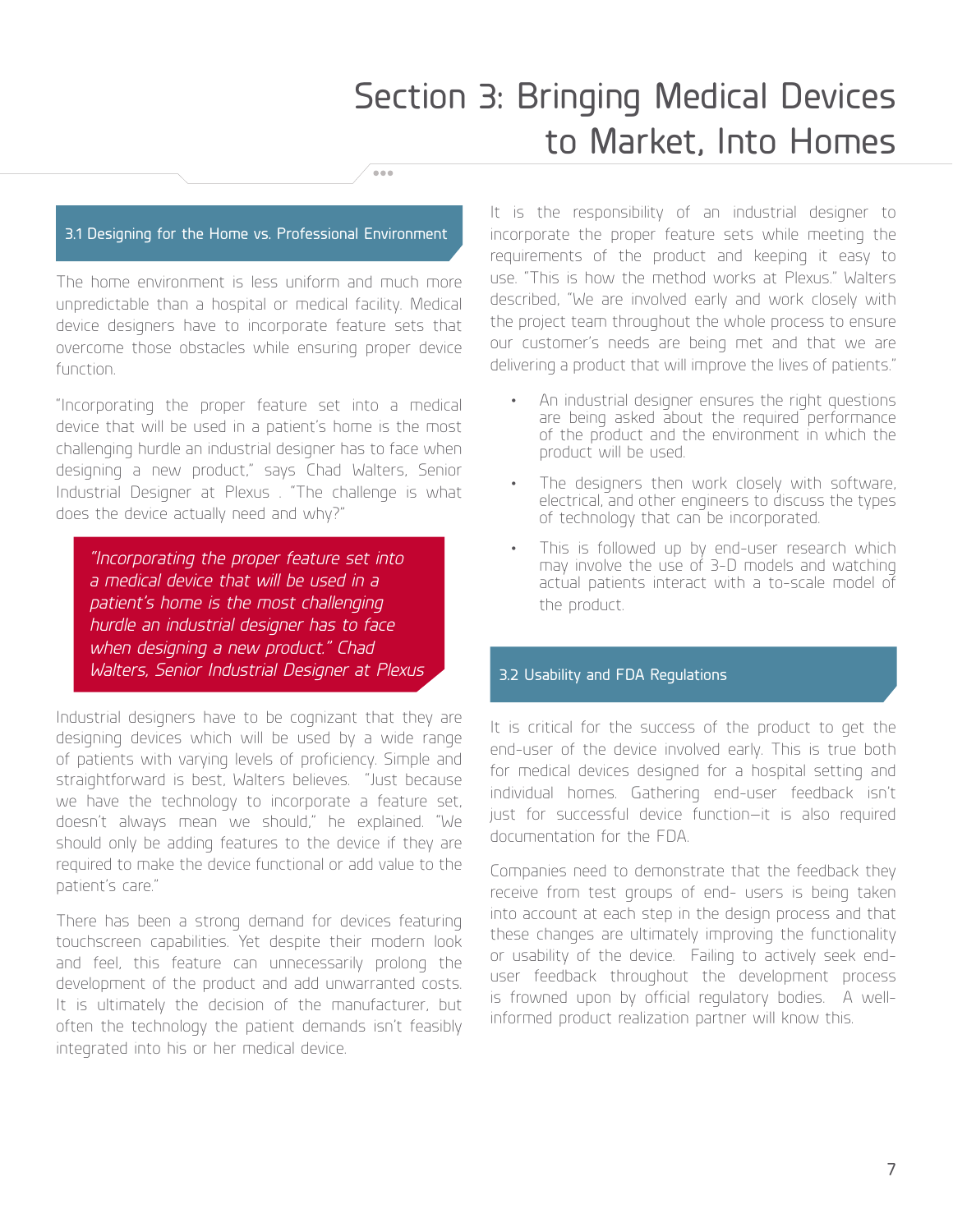### 3.3 Changing Landscapes in Medical Device OEM Business Models

Medical OEMs have to get creative with their business model strategies because of recent significant changes in the medical industry. Stricter regulations and cost constraints are making it more difficult to design products that previously would have been an easy sell. The growth potential with in-home medical devices and mHealth shows signs of hope for device OEMs whose current or previous business model is struggling.

As Doug Biette of United Therapeutics stated, "We have invested a significant amount of money in human factors engineering to align with products that now need to be more personalized for at-home patient use. We also added to our market research budget to ensure we are aligning with end-user needs."

Full product realization companies are of added value to OEM's changing their business model because they provide access to a broad spectrum of key resources that all work in tandem to meet the customer's requests such as:

- Quality engineers who keep tabs on regulatory standards
- Hardware and software engineers who are on top of newest technology advancements
- Industrial designers who specialize in human factor engineering

The value of working with one company is the cohesion of all resources aligning to produce the best possible product.

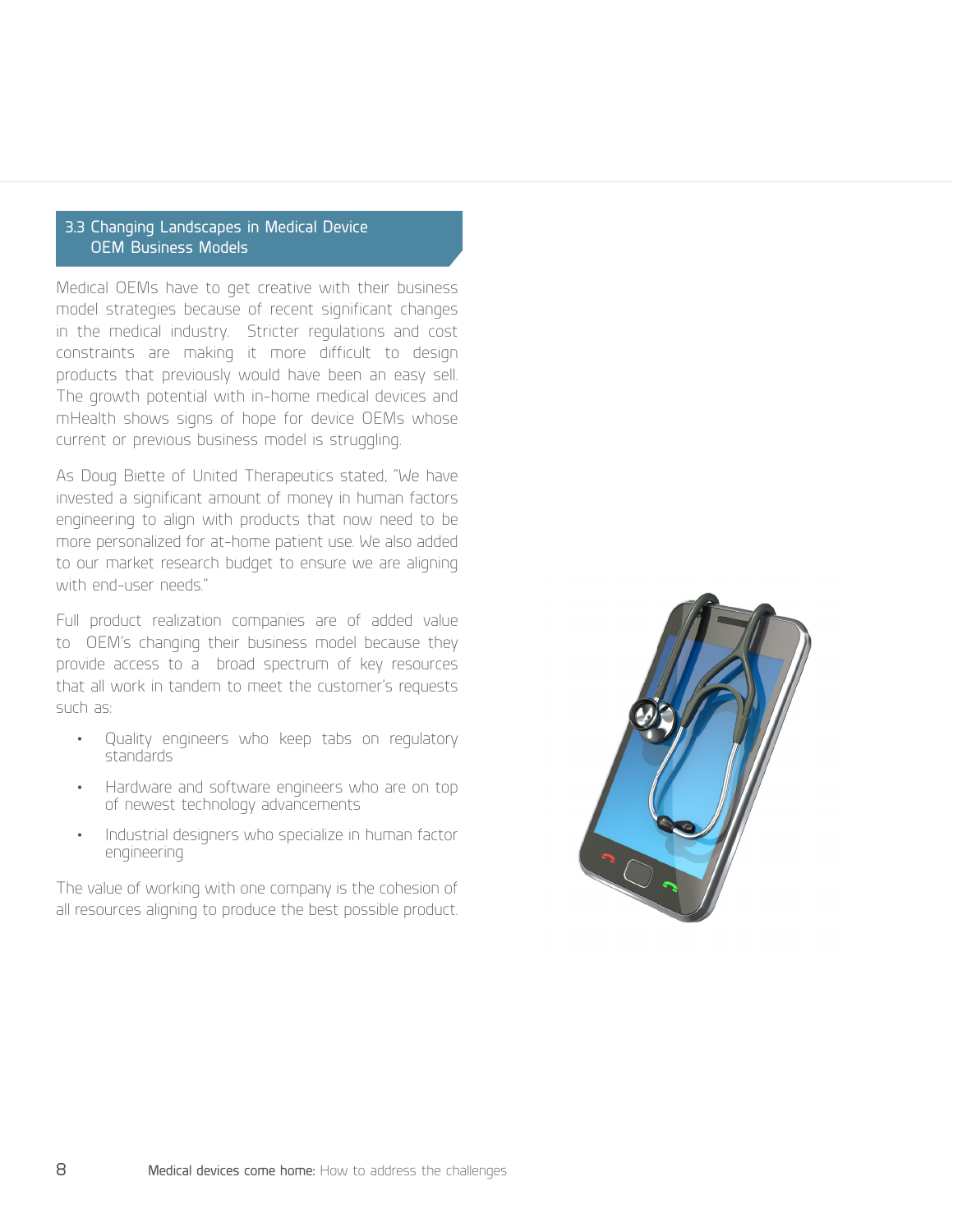# Conclusion

 $\sim$   $\sim$   $\sim$ 

Today's medical electronics market has seen an explosion of technologies that will have a lasting impact on the way patients and providers experience health care. The combination of rapid technology developments together with the expectations of increasingly tech savvy patients is driving lasting changes in the medical device space.

The impact of bringing more medical devices into the private realm of the patient's home environment will be felt across the entire healthcare sector, driving changes in hospitals, homes, the economy and society as a whole. Working with a partner that supports product developers at each point in the process is key to success.

> *"As a partner to many of the leading global medical device companies, it is exciting to be a part of and to see the positive outcomes made possible by remote patient care. Industry cost pressures are inevitable but cost savings can never come at the expense of patients. Remote patient care empowers patients, ultimately resulting in both reduced cost to the healthcare system and improved patient care." Michael Tendick, Market Sector Vice President at Plexus*

Seek out tightly integrated industrial design and engineering relationships with specialist teams working across all disciplines to create beneficial intersections where ideas and innovation happen. The medical device market will become increasingly complex, more specialized and more heavily regulated. With the right support, insights and infrastructure, companies can use new technologies to stay on top and lead the market in new medical device development.

### About Plexus Corp. – The Product Realization Company

Plexus (www.plexus.com) delivers optimized Product Realization solutions through a unique Product Realization Value Stream service model. This customer-focused services model seamlessly integrates innovative product conceptualization, design, commercialization, manufacturing, fulfillment and sustaining services to deliver comprehensive end-to-end solutions for customers in the America, European and Asia-Pacific regions.

Plexus is the industry leader in servicing mid-to-low volume, higher complexity customer programs characterized by unique flexibility, technology, quality and regulatory requirements. Award-winning customer service is provided to over 140 branded product companies in the Networking/Communications, Healthcare/Life Sciences, Industrial/Commercial and Defense/Security/Aerospace market sectors.